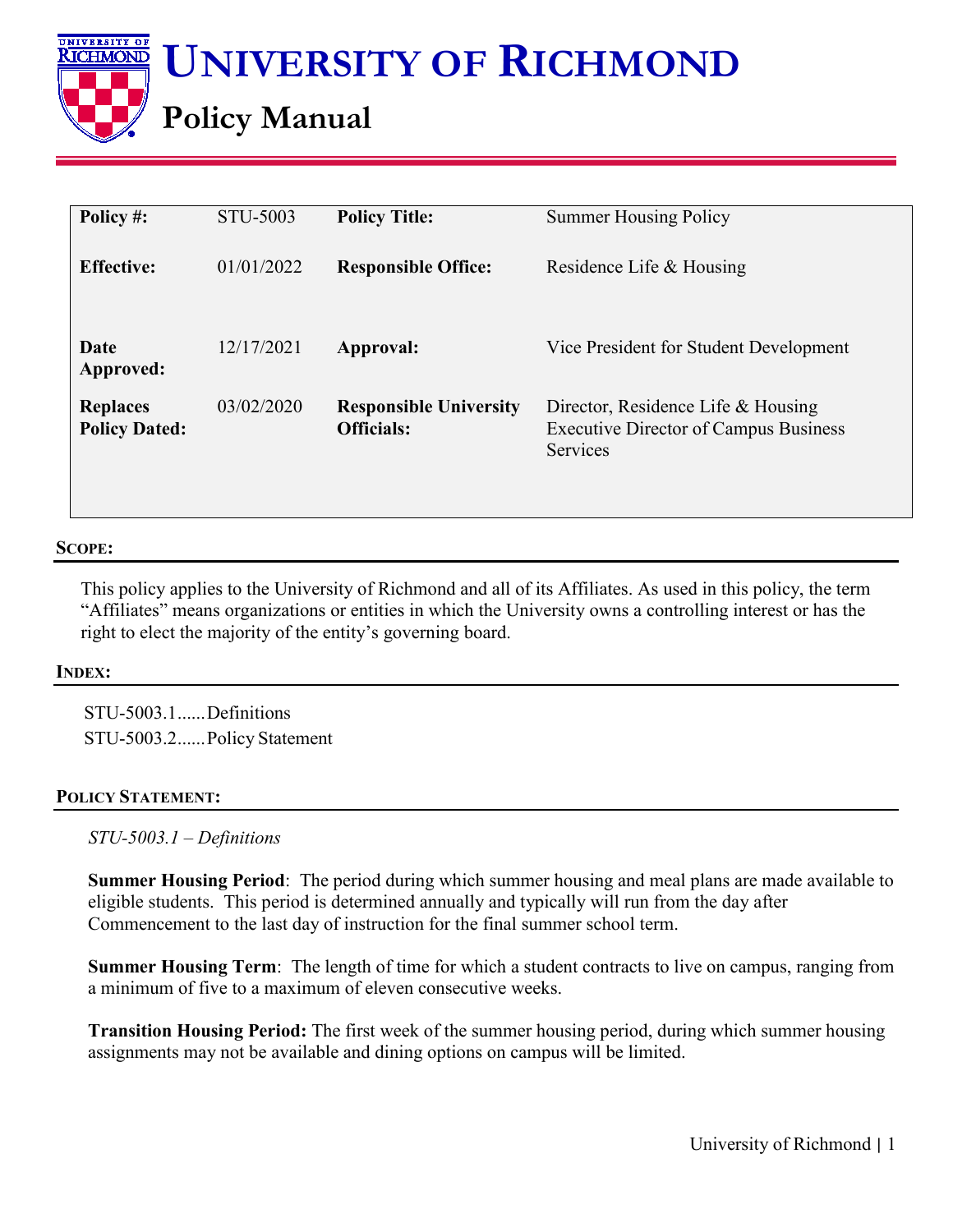**Extended Stay Period:** The period from the universal move-out date for summer housing to the move-in date for fall housing. Only students with significant housing needs will be allowed to apply to remain in campus housing during the extended stay period.

**Senior Week Housing Period:** The period from the undergraduate housing move-out date prior to Commencement and Commencement. Students who are not graduating must seek permission to remain in campus housing during senior week.

**Eligible Student:** A current Richmond undergraduate degree-seeking student or recent May graduate who is engaged in an official University-sponsored activity, typically summer school, faculty-mentored research, University-sponsored internships, approved student employment, or student-athletes who are participating in team-sponsored activities.

# *STU-5003.2 – Policy Statement*

On-campus housing and meal plan options are available during the summer housing period for eligible students, as described in this policy. The availability of facilities and campus amenities, such as specific food venues, during a given summer housing period may vary due to planned renovation and maintenance activities or similar work undertaken during the summer months in preparation for the upcoming academic year. Although summer housing is available, students are discouraged from beginning their summer housing term during the transition period (typically the week after Commencement). During that week, summer housing assignments may not be available and dining options will be limited. Rates for housing and meal plan options will be set and posted prior to the start of each summer housing period.

# **Summer Housing & Meal Plans — Overview**

# *Summer Housing*

The University's summer housing program will be administered in full-week increments for continuous terms of 5, 6, 7, 8, 9, 10 or 11 weeks. The Office of Residence Life and Housing will publish a schedule of available dates in the spring, typically in January. Move-in must take place on the day designated by the Office of Residence Life and Housing, typically a Sunday, and move-out must occur no later than the final day of the selected housing term, typically a Saturday. There will typically be only one permissible movein date for the apartments.

The last day of the summer housing period is the universal move-out date, and all students housed in campus housing must move out by that date.

Students will be charged for the entire term for which they contracted. Students wishing to cancel their summer housing contract must do so at least three (3) business days prior to the start of their contracted housing term in order to receive a refund. No refunds will be issued for students arriving late or leaving prior to the end of their contracted term, or leaving for some period of time during the term (e.g., the student goes home for a week in the middle of the term).

Eligible students may choose a summer housing term that extends beyond their summer school, research or internship period, provided that the selected term concludes no later than the last day of the summer housing period. Students electing to do so must pay for all weeks they are in residence.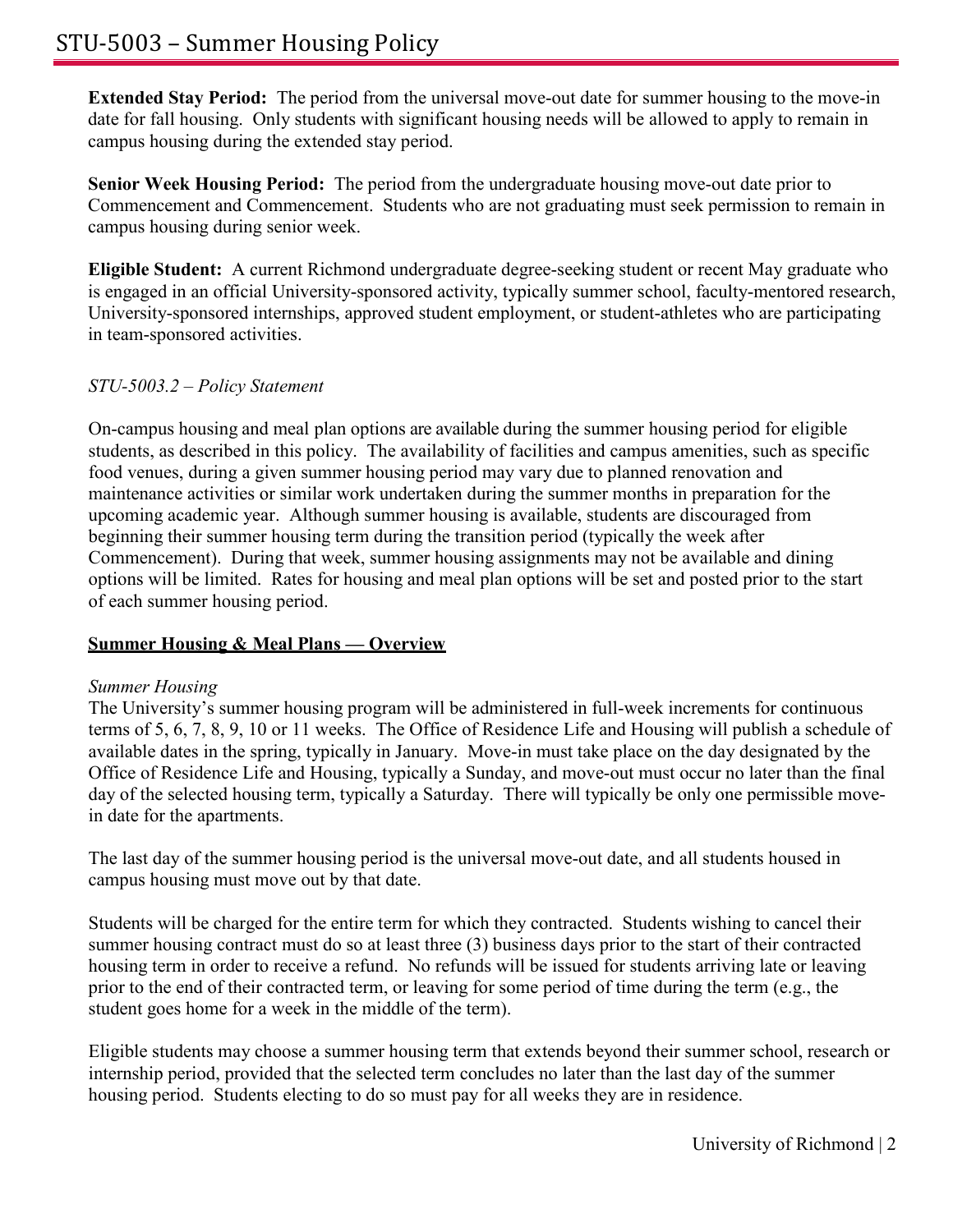Every effort will be made to place students in their chosen housing option for the entire summer housing term. However, students who select a summer housing term that begins during the Transition Housing Period may be temporarily placed in an alternate housing assignment while buildings are prepared for summer occupancy. During that period, dining options will also be limited.

Roommate requests will be accommodated to the extent possible. For the request to be considered, all roommates must be eligible for the requested assignment (see Student Housing — Available Housing Options, below); all roommates must contract for the same housing term; and all must meet the required application deadlines.

## *Meal Plans*

Students residing in residence hall housing on campus during the summer must enroll in a minimum meal plan. Summer term meal plans begin with breakfast on Monday the first week of their selected term and end following dinner on the final day of the term for which the student has contracted. Students contracting for a meal plan with a dining dollars component will have their dining dollars available starting on their move-in date until the end of their contracted housing summer term. During the transition week, students may be allocated their full meal plan in dining dollars, as the Heilman Dining Center is typically closed.

### **Summer Housing — Available Housing Options**

Generally, housing options and assignments will be determined based on the following hierarchy:

| Category                          | <b>Housing Options</b>                            |
|-----------------------------------|---------------------------------------------------|
| UR Student Researchers & UR       | Will have first priority in the apartments or     |
| <b>Summer Fellowship Students</b> | residence halls                                   |
| Camps & Conferences Student       | Eligible for apartments or residence halls        |
| Managers                          |                                                   |
| Students with University-         | May select apartments, if available after student |
| Sponsored Internships             | researcher assignments, or residence halls        |
| <b>Student Employees (campus</b>  | Eligible for residence halls only                 |
| workers)                          |                                                   |
| <b>Summer School Students</b>     | Eligible for residence halls only                 |
| All Other Students                | Eligible for residence halls only                 |

If a student falls into more than one category, they may select housing options based on the highest priority category for which they are eligible. For example, if a student is doing research and summer school, the prioritization for student researchers applies; if a student is doing an internship and summer school, the prioritization for internships applies.

Housing assignments for student-athletes who are on campus during the summer as part of a team experience will be arranged directly with the Department of Athletics by the Office of Residence Life and Housing.

# **Summer Housing — Summer Research Short Research Periods**

Faculty whose research requires that students be on campus for periods less than the standard minimum summer housing term of five weeks must notify the Office of Residence Life and Housing no later than March 15. Arrangements will be made to provide housing and meal plans for these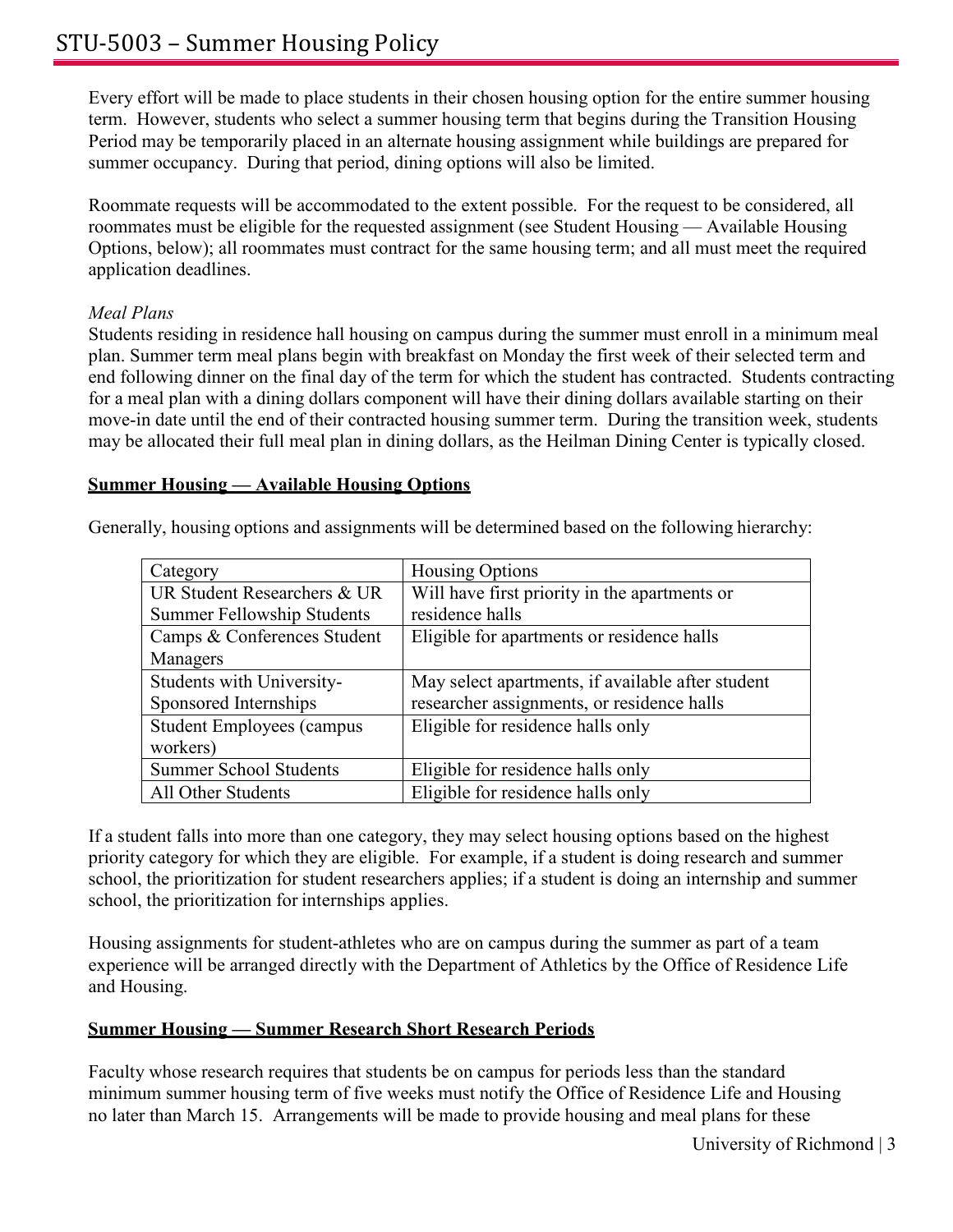students that reflect the abbreviated time frame. In these rare instances, the time period to which the student commits will be considered the term for purposes of billing. All other aspects of the housing policy described in the summer housing overview section above will apply. In this situation, student researchers will be housed only in a residence hall, and roommate requests may not be able to be accommodated.

## **Housing Outside the Summer Housing Period**

### *Senior Week*

Eligible students may request extended stay accommodations for Senior Week (typically the week prior to Commencement). Unless the University deems that relocation is necessary, students with approved requests may continue to live in their spring term residences, at no additional expense, through the date of Spring Commencement. Students who did not receive approval and do not vacate their rooms by the spring term deadline will be charged for the additional stay.

Undergraduate students who receive permission to remain on campus for Senior Week will have their meal plans extended at no additional charge. Retail dining options and hours are limited this week, reflecting that fewer students are on campus. Students with meal plans may continue to access the Heilman Center when open, or may use dining dollars at operating retail locations.

### *Extended Stay*

Students who are living on campus during the summer housing period and who have significant housing needs may request permission for Extended Stay to remain in campus housing between the conclusion of the summer housing period and the start of the fall semester. If approved, students will be billed separately for the extended stay term. The Extended Stay charge will be a flat rate, regardless of length of stay. Students wishing to cancel their Extended Stay contract must do so at least three (3) business days prior to the start of the extended stay term in order to receive a refund. No refunds will be issued for students arriving late or leaving prior to the end of their contracted term, or leaving for some period of time during the term. Additionally, students may be required to move to transitional housing at the end of the summer term in order to prepare rooms for the upcoming academic year; if so, students will be required to move again from transitional housing to their assigned fall semester housing prior tothe beginning of the fall term.

The weekly meal plan for undergraduate students housed during the extended stay term will typically include dining dollars only. Students should expect limited dining options and an abbreviated dining schedule during this period.

### **Summer Housing — Non-UR Students**

In order to reside in on-campus housing during the summer, individuals must be an eligible degree-seeking undergraduate student at the University of Richmond pursuing one of the permissible University-supported summer activities.

Faculty who are mentoring students from another institution in the summer may request on-campus housing for those non-UR students if all of the following conditions are met:

• Non-UR students will be in campus housing only during the period in which the research will take place, and students will have regular supervision in that research from the sponsoring Richmond faculty member